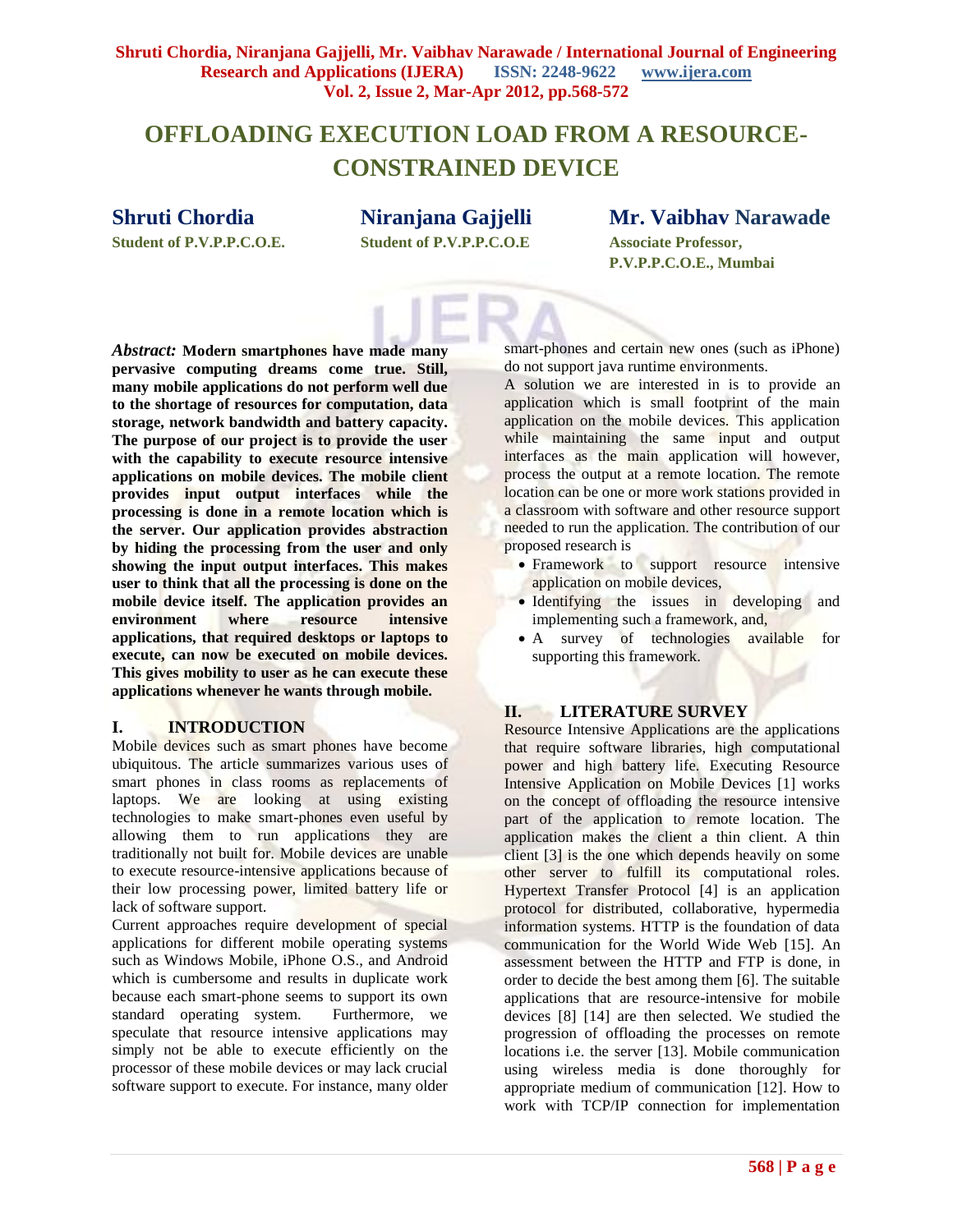purposes [11]. How the complete networking does works between the server and the client [10].

#### **III. METHODOLOGY**

*A. Study and analyze the application framework.*



**Fig.1 Application framework**

We use client-server architecture for the purpose. The client is a thin client mobile device that communicates with the fat server via an internet medium to view the desired results for the input provided [16].

#### B. *Study of protocols such as Hypertext transfer protocol (HTTP), File transfer protocol (FTP).*

HTTP is convenient over the FTP in respect with the transfer speed of multiple files, meta-data about the files sent, persistent connections, and support for proxies, range, compression algorithms used [6].

#### *C. Finding resource intensive applications for mobile devices.*

Two resource-intensive applications we are interested in are: 1) The image processing application and 2) The database query analyzer. These need software support that could not be made available on the mobile device.

The image processing application would provide the service of carrying out the point processing, neighborhood processing and so, on the image given as input by the user. Whereas, the database query analyzer would help the user query a user defined database and display the result of the query on the user's mobile device.

#### *D. Designing the application.*

Applications are designed using the JEE SDK 6u2 version. The sun java wireless toolkit is used for the purpose with the default specifications provided by sun.

#### *E. Creating a Hypertext Transfer Protocol (HTTP) server.*

The server is created using Java on a stand-alone machine. We use the GlassFish Server Open Source Edition [7] which is the free community-supported application server. It has full Java EE 6 platform support. It is also the next generation modular and extensible architecture (OSGi).

#### *F. Creating a HTTP client using J2ME to request the server for services.*

The user must have to authenticate him before he could use any of the resource intensive service on his (mobile) device. The J2ME then sends a request to the server which would detect the device user and provide access to the services he wants to.

#### *G. Some of the services that the server will provide are as follows:*

#### o **Database on mobile devices:**

In this, the mobile client can work on a database. The mobile client sees an interface for query to execute. The client user fires a query like create table or a select, update, delete query. This query will be sent to the server which will fire the query on the database server and sending the result of the query back to mobile client. And then the mobile client displays the output.

#### o **Image Processor:**

Here, the mobile client is allowed to carry on the various image processing operations such as point processing, neighborhood processing and so. The client may give an input image via the Internet or browse through his phone to select a particular image. The processing is then decided by the client on input and a corresponding request would be sent to the server. The input image is processed and result is sent in the form of response from the server to the client's device. If any problem occurs then the client is notified about the error occurred [17]. The resource limitation of mobile devices causes the problem that the existing image processing software based on the centralized computing mode had difficulty running on mobile devices. A solution is given in the paper by adopting web service-based image processing method. For one thing, image processing tasks were distributed to service providers' service registry and service requesters. For another, what the service providers should do was only to invocate the specific image processing services [18] provided by service providers. Consequently, web service-based solution reduces the resource consumption of mobile devices by redistributing image processing tasks. Compared with traditional methods of image processing, web service-based processing has the advantages of loose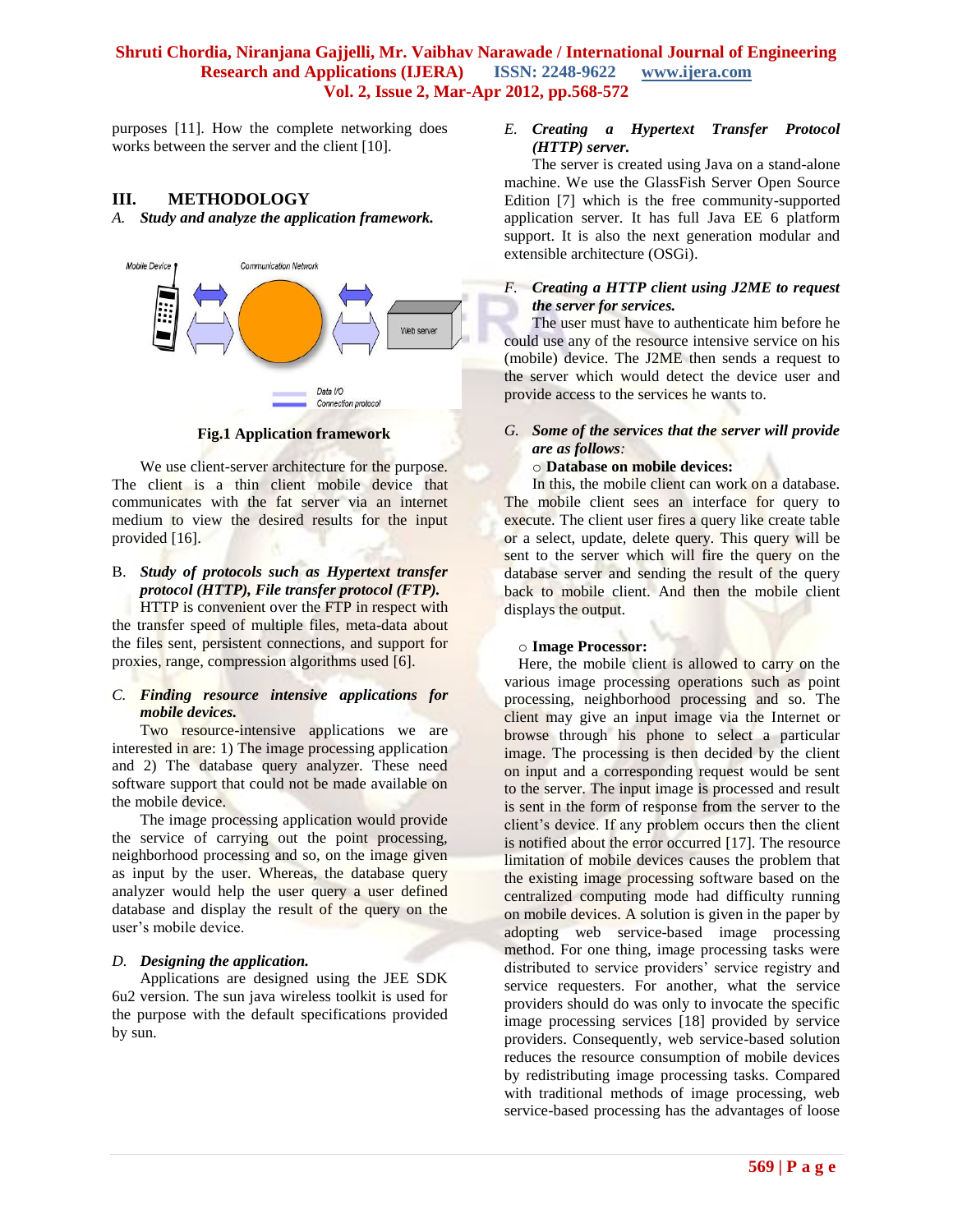coupling and component oriented also can take full advantage of computing resources in heterogeneous network.

#### *H. Offloading processes.*

The input being processed on a remote location giving a feel to the user that it is carried out on the client device itself is known as offloading processes [13] [15] on a remote device. It is the central part of the project we are working on.

#### *I. The HTTP transfers file from one server to client and vice versa using a TCP based network, such as Internet.*

Since the services provided by the application are resource intensive, hence they need to be offloaded to a remote server. For offloading, the MIDlet needs to make a connection with the Servlet. The connection can be made by using the Connector class and HttpConnection class in javax.microedition.io package. For the connection the Unique Resource Locator (URL) of the Servlet is required. Once the connection is successfully established, the parameters necessary for processing are sent to the Servlet. The Servlet does all the processing and then sends back the required output. The resources for implementing query analyzer as an application for the mobile device [8].

#### IV. PROPOSED WORK

In the survey of Resource Intensive Application On Mobile Devices, all research mentioned below is mainly to use Resource Intensive applications [15] on mobile devices. In this application we try to make smart-phones even smarter by allowing them to run applications they are traditionally not meant for. The survey presents you with technique, architecture or framework to accomplish the goal of running resource intensive application on mobile devices.

Our technique is simple. We will have a central server that will be running on a desktop and a mobile client. The mobile client will request the server for services and the server accepts the client's request and processes it. The services that the server offers are resource intensive services that are beyond the capability of the mobile device to execute because of its limitations in hardware and software.

The mobile device only displays an interface for input and output. The mobile device takes the input through its interfaces and gives it to the server. The server then does the processing on the input provided by the mobile device, generates the required output and then sends it back to the mobile device. And all that the mobile device needs to do is display the output.

As we see, the resource intensive part carried out on the remote server and the mobile device only displays the output. Hence the mobile device is not required to do any resource intensive processing rather just displaying it. And this gives the user a feel as if all the processing is done on the mobile device itself, since the user only sees the input and output interfaces and has no details about the actual processing. This abstraction makes the "Resource Intensive Applications" to run on mobile devices. The mobile device communicates with the server via wireless networks.

Block diagram of our proposed system can be shown as:



#### **Fig.2 Block diagram of proposed system**



#### **Fig.3 Level 0: DFD Basic Application Structure**

In this we show the basic structure of our application. The user interacts with the mobile application which then requests the server for services and the server sends the response back to the client.

Here we explain the steps taking place in the Mobile Application. The user first needs to provide login details. The client is authenticated and then only the client can use the services available. The client must select from the two "Resource Intensive Services" our application provides.

> If "Database Query Analyzer" is selected then the user will see a textbox, where he is required to write the query. To fire the query, the query is read and then it is sent to the server. The server does the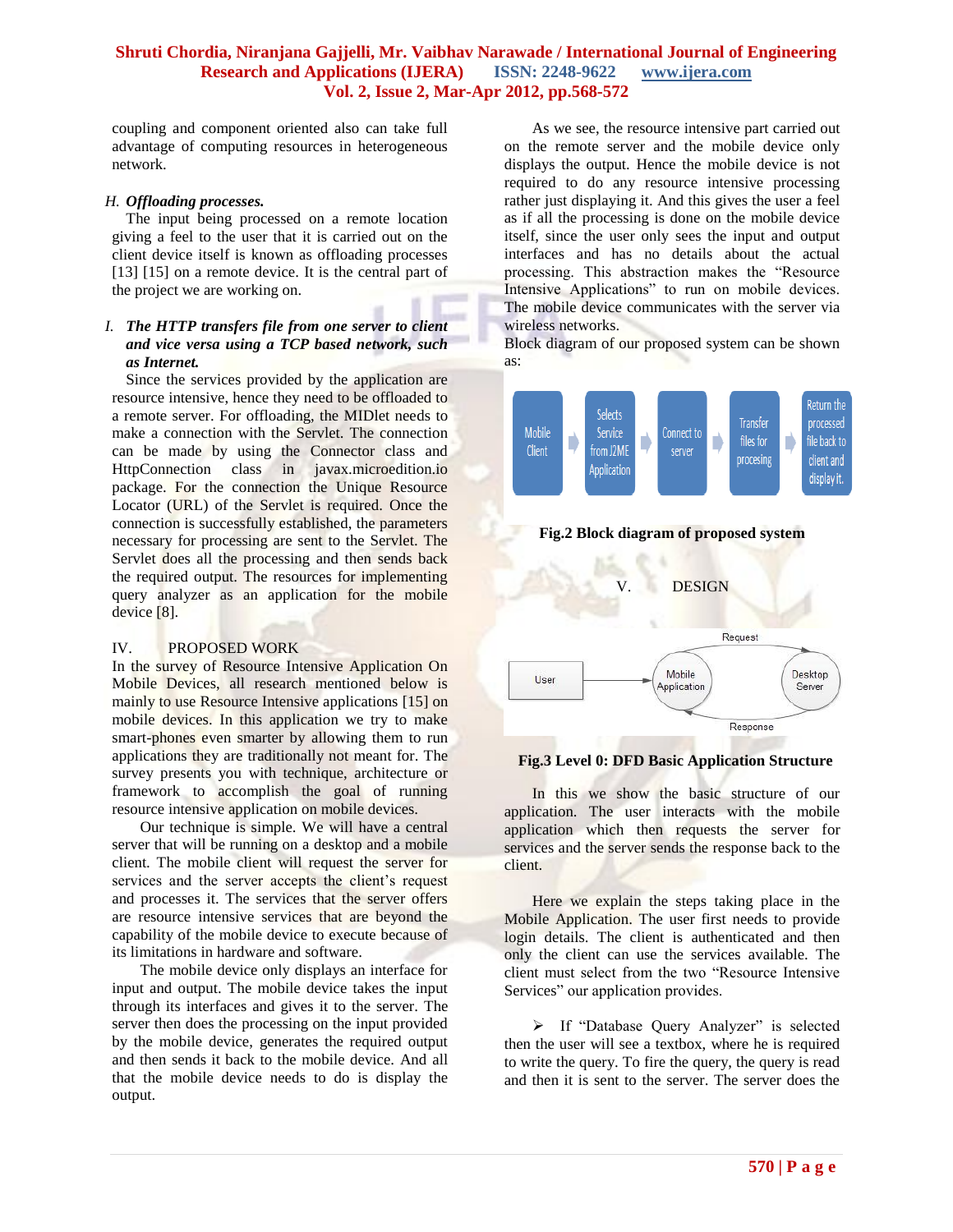processing and then returns the output. The returned output is displayed by the mobile application.



**Fig.4 Level 1: DFD Mobile Application**

 If "Image Processing" is selected then the user is required to give the path for the source image and also to select the type of processing to be done on the image. Then the image is sent to the server where the selected type of processing is done on the image. The output is sent back and displayed on the mobile.



**Fig.5 Level 2: DFD Desktop Server**

Here the actual processing done by the server is shown. The server keeps on running. On receiving a connection request by the client, the server connects to the client and then receives the file.

 $\triangleright$  If "Ouery Analyzer Servlet" is called, then a query in the form of a String is received. This query is fired on a Database Server using JDBC. The output of the fired query is then sent back to the mobile client.

If "Image Processing Servlet" is called, then an image is received and also a String informing which type of processing is to be done on the image. Based on the string value another servlet is called, which performs the required image processing algorithms on the image. The processed image is sent back to the mobile client.

## **VI. CHALLENGES**

 **Support from mobile operating systems:** The widely used mobile OSes include iPhone, Windows Mobile and Android differ widely in support they offer. The support we are interested in includes:

- o The ability to run process in background
- o Support for transfer of data using File Transfer Protocol over a TCP based network.
- o SDK supported by the phone.

**Mobile specifications:**

Many mobile devices have a range of specifications in terms of processing speed, pixels displayed on the screen, minimum size of the image that could be displayed, software support and so on.

Displaying tabular output:

Another challenge that may be faced while displaying the tabular output is to present a large number of records (say 100 or so). One of the solutions may be to fragment the output data but this may not be appealing to the user.

## **VI. CONCLUSION**

The project was primarily a research topic whose objective was to make phones smarter by making "Resource Intensive Applications" to run on mobile devices. Our project allows the mobile devices to run applications they are customarily not meant or built for. The application provides mobility to the user as they are not required to run these applications on the computer. All they need is their mobile phones. We hope that the product developed after extensive research, continuous improvement, rigorous testing & after scrutiny of a large audience, will result in a